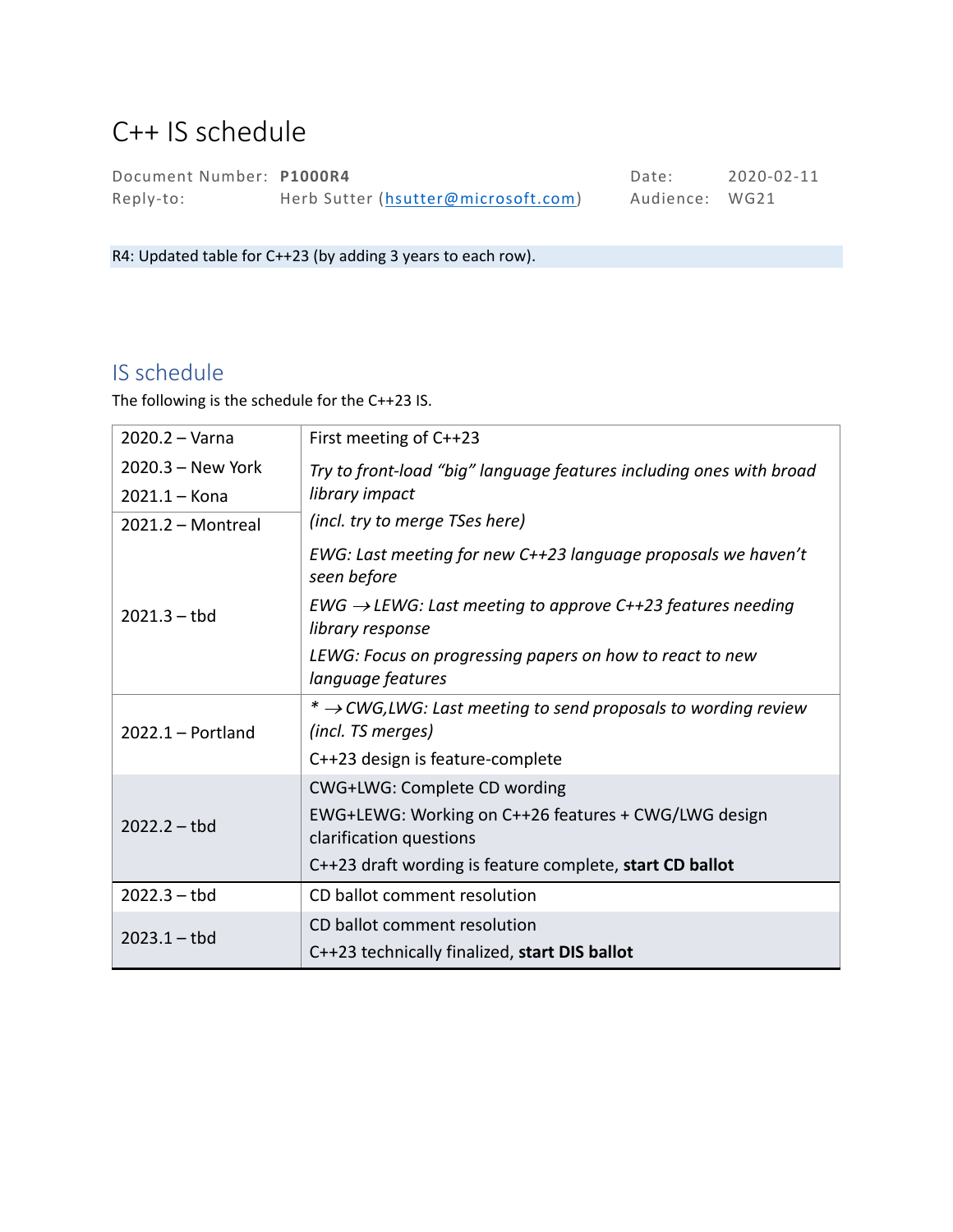## Approving schedule exceptions

In cases where we receive a proposal that may be late (comes after some deadline on this schedule, such as proposing something that may be considered a new feature request after the "featurecomplete" deadline), exceptions to this schedule can be approved by strong consensus at both the design subgroup and WG21 levels.

If we receive a proposal that at least one WG21 national body expert thinks is "too late," then the following procedure applies.

In EWG/LEWG subgroups, when handling such a proposal:

- The group will first take a procedural poll on whether they have strong consensus that the proposal can be considered for the current IS cycle, where experts may vote "favor" either because they think it is not actually after a deadline (e.g., is a bug-fix, not a new feature request past the feature-complete deadline) or because they think it is worth making a past-deadline exception to the schedule. We look for strong consensus because if the subgroup itself does not have strong consensus, then the proposal is unlikely to achieve strong consensus in plenary to get the same procedural exception.
- If that poll succeeds, the group then continues with normal technical discussion about it for this IS cycle, but again requires strong consensus to approve a change. Otherwise, the group can continue with normal technical discussion about it but for some target ship vehicle that is not this IS cycle.
- In subgroups, "strong consensus" means 3:1 #favor:#against and more than half of total votes in favor (greater than the usual 2:1).

In WG21 plenary, when the subgroups bring a poll to plenary to adopt such a proposal for this cycle:

- The group will first take a procedural poll on whether they have strong consensus, in both of individual WG21 national body expert positions and national positions, that the proposal can be considered for the current IS cycle, where experts/national may vote "favor" either because they think it is not actually after a deadline (e.g., is a bug-fix, not a new feature request past the feature-complete deadline) or because they think it is worth making a past-deadline exception to the schedule.
- If that poll succeeds, the group then continues to take the normal technical adoption poll for this IS cycle, but again requires strong consensus to approve a change. Otherwise, the poll is struck (not taken).
- In WG21 plenary, "strong consensus" means 4:1 #favor:#against and more than half of total votes in favor (greater than the usual 3:1).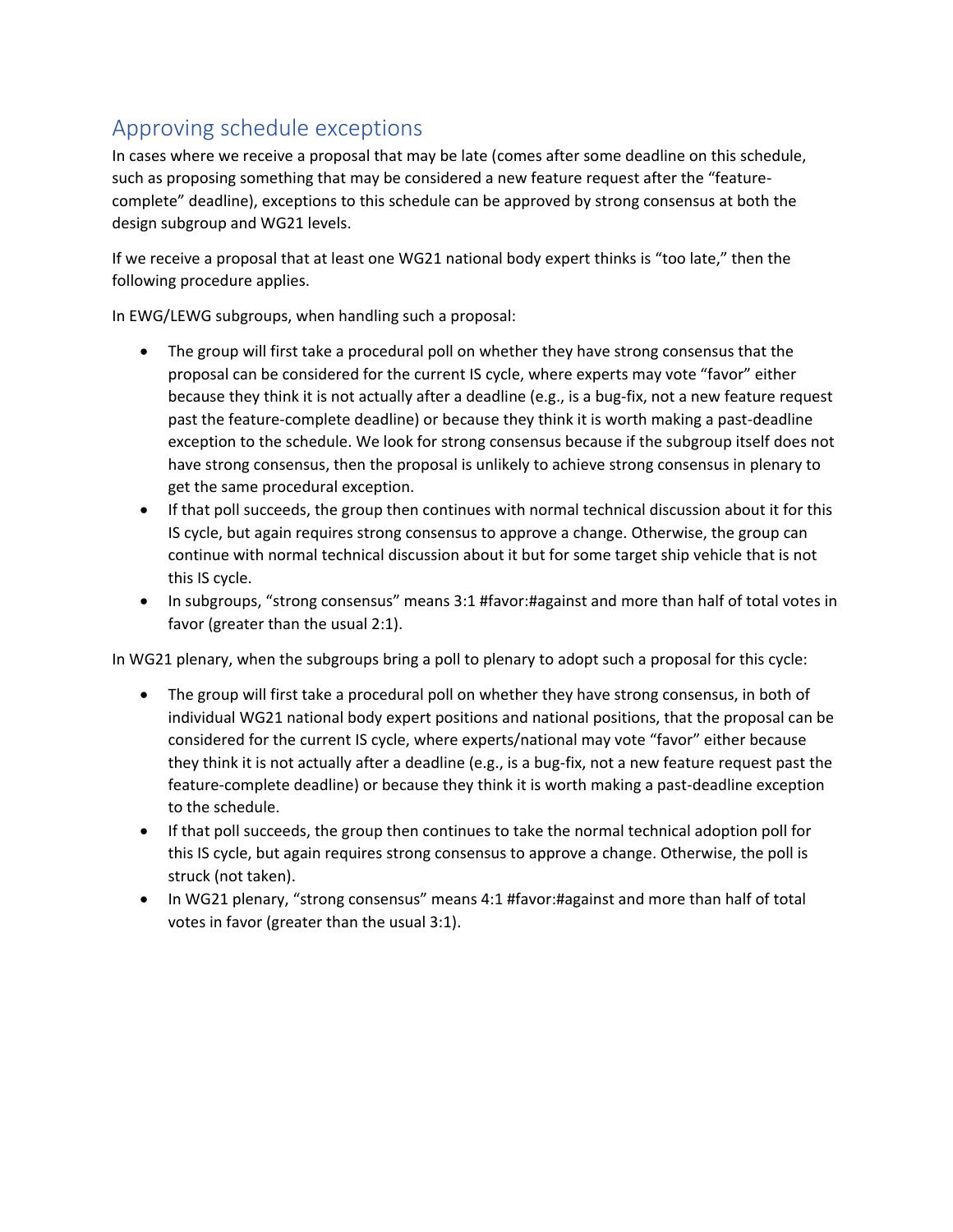## FAQs

#### Why do we ship IS releases at fixed time intervals (three years)?

Because it's one of only two basic project management options to release the C++ IS, and experience has demonstrated that it's better than the other option.

#### What are the two project management options to release the C++ IS?

I'm glad you asked.

There are two basic release target choices: Pick the features, or pick the release time, and whichever you pick means relinquishing control over determining the other. It is not possible to control both at once. They can be summarized as follows:

| If we choose<br>to control<br>this | We give up<br>control of<br>this   | Can we work on<br>"big" many-year<br>features?          | When do we merge<br>features into the IS<br>working draft?                                                          | What do we do if we<br>find problems with a<br>merged feature?                                                   |
|------------------------------------|------------------------------------|---------------------------------------------------------|---------------------------------------------------------------------------------------------------------------------|------------------------------------------------------------------------------------------------------------------|
| "What": The<br>features we<br>ship | "When": The<br>release time        | Yes, in proposal<br>papers and the IS<br>working draft  | Typically earlier, to<br>get more integration<br>testing $\Rightarrow$ lowers<br>average working draft<br>stability | Delay the standard                                                                                               |
| "When": The<br>release time        | "What": The<br>features we<br>ship | Yes, in proposal<br>papers and TS<br>"feature branches" | Typically later, when<br>the feature is more<br>baked $\Rightarrow$ increases<br>average working draft<br>stability | Pull the feature out,<br>can merge it again<br>when it's ready on<br>the next IS "train" to<br>leave the station |

Elaborating:

**(1) "What": Pick the features, and ship when they're ready; you don't get to pick the release time.** If you discover that a feature in the draft standard needs more bake time, you delay the world until it's ready. You work on big long-pole features that require multiple years of development by making a release big enough to cover the necessary development time, then try to stop working on new features entirely while stabilizing the release (a big join point).

This was the model for C++98 (originally expected to ship around 1994; Bjarne Stroustrup originally said that if it didn't ship by about then it would be a failure) and C++11 (called 0x because x was expected to be around 7). This model "left the patient open" for indeterminate periods and led to delayed integration testing and release. It led to great uncertainty in the marketplace wondering when the committee would ship the next standard, or even if it would ever ship (yes, among the community, the implementers, and even within the committee, some had serious doubts in both 1996 and 2009 whether we would ever ship the respective release). During this time, most compilers were routinely several years behind implementing the standard, because who knew how many more incompatible changes the committee would make while tinkering with the release, or when it would even ship? This led to wide variation and fragmentation in the C++ support of compilers available to the community.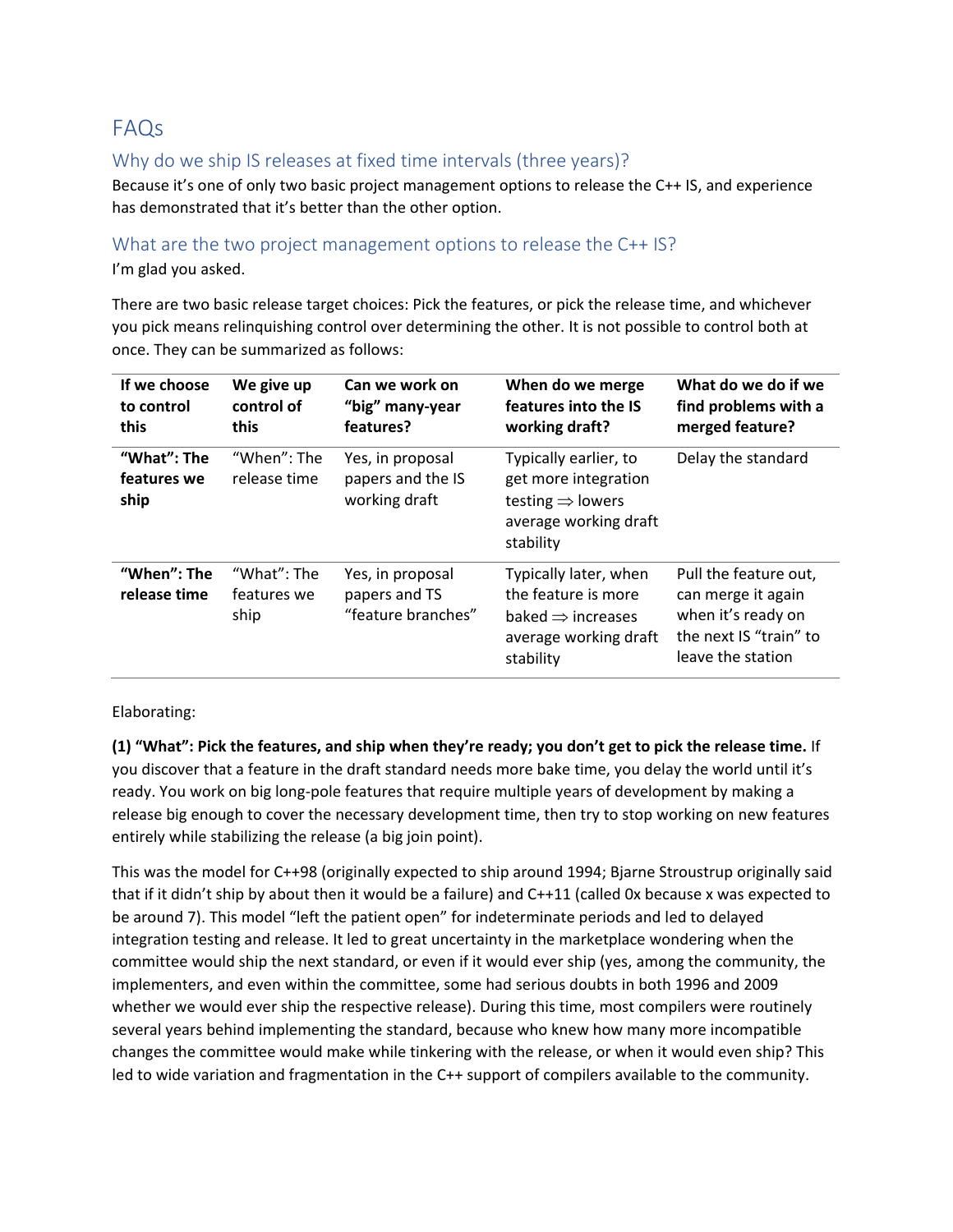Why did we do that? Because we were inexperienced and optimistic: (1) is the road paved with the best of intentions. In 1994/5/6, and again in 2007/8/9, we really believed that if we just slipped another meeting or three we'd be done, and each time we ended up slipping up to four years. We learned the hard way that there's really no such thing as slipping by one year, or even two.

Fortunately, this has changed, with option (2)…

**(2) "When": Pick the release time, and ship what features are ready; you don't get to pick the feature set.** If you discover that a feature in the draft standard needs more bake time, you yank it and ship what's ready. You can still work on big long-pole features that require multiple releases' worth of development time, by simply doing that work off to the side in "branches," and merging them to the trunk/master IS when they're ready, and you are constantly working on features because every feature's development is nicely decoupled from an actual ship vehicle until it's ready (no big join point).

This has been the model since 2012, and we don't want to go back. It "closes the patient" regularly and leads to sustaining higher quality by forcing regular integration and not merging work into the IS draft until it has reached a decent level of stability, usually in a feature branch. It also creates a predictable ship cycle for the industry to rely on and plan for. During this time, compilers have been shipping conforming implementations sooner and sooner after each standard (which had never happened before), and in 2020 we expect multiple fully conforming implementations the same year the standard is published (which has never happened before). This is nothing but goodness for the whole market – implementers, users, educators, everyone.

Also, note that since we went to (2), we've also been shipping more work (as measured by big/medium/small feature counts) at higher quality (as measured by a sharp reduction in defect reports and comments on review drafts of each standard), while shipping whatever is ready (and if anything isn't, deferring just that).

#### Why not every { one, two, four } years?

We find three years to be a good balance, and two years is the effective minimum in the ISO process.

### If we had just another meeting or two, we could add <feature> which is almost ready, so should we delay C++<NN>?

No. Just wait a couple more meetings and C++<NN+3> will be open for business and <feature> can be the first thing voted into the C++<NN+3> working draft. For example, that's what we did with concepts; it was not quite ready to be rushed from its TS straight into C++17, so the core feature was voted into draft C++20 at the first meeting of C++20 (Toronto), leaving plenty of time to refine and adopt the remaining controversial part of the TS that needed a little more bake time (the non-"template" syntax) which was adopted the following year (San Diego). Now we have the whole thing.

### But if <feature championed by a prominent committee member> is "almost ready," we'd be tempted to wait, wouldn't we?

No. For example, at Jacksonville 2016 (the feature cutoff for C++17), Bjarne Stroustrup made a plea in plenary for including concepts in C++17. When it failed to get consensus, Stroustrup was directly asked if he would like to delay C++17 for a year to get concepts in. Stroustrup said No without any hesitation or hedging; C++17 without concepts was more important than a C++18 or possibly C++19 with concepts.